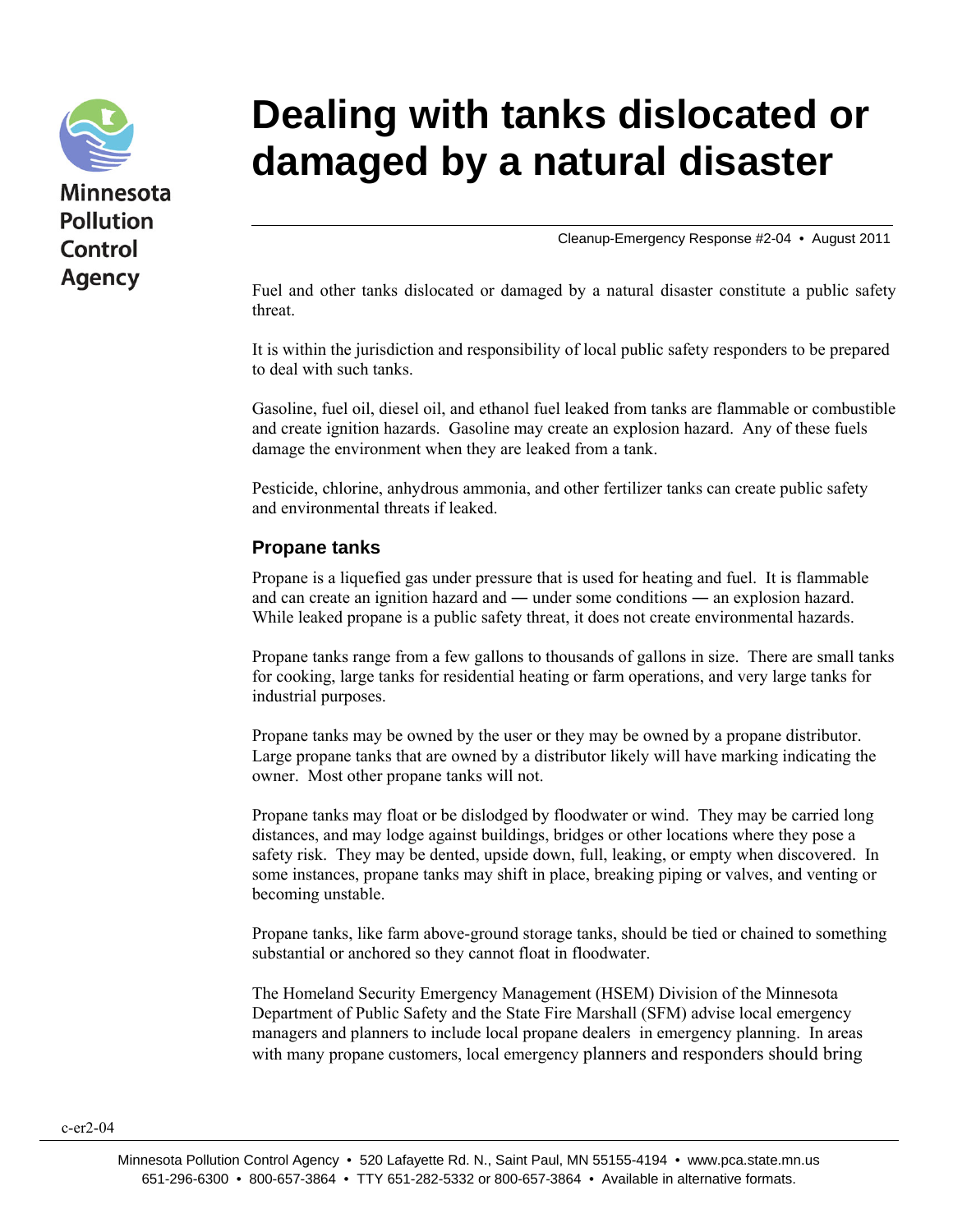local propane dealers into the emergency management structure. Protocols can be worked out ahead of time or at the time of response for:

- reporting location of orphaned or damaged propane tanks;
- confirming that a tank is for propane, and not for anhydrous ammonia or something else;
- determining whether a tank is empty, full or leaking;
- deciding whether to isolate leaking tanks and let them leak to empty;
- retrieving undamaged tanks;
- offloading or venting tanks;
- stabilizing or repairing damaged piping and valves;
- inspecting tanks for return to service;
- returning tanks to their owners; and
- scrapping or disposing of damaged or "orphan" tanks.

HSEM and the SFM may be able to provide advice and assistance to local officials when propane tanks float or are dislodged by flooding, wind storms, or tornadoes.

## **Gasoline, fuel oil, diesel fuel, ethanol and chemical tanks**

HSEM and the SFM advise local emergency managers and planners to pre-identify locations of large liquid petroleum tanks and to prepare for managing potential ignition hazards from flooded or dislodged tanks.

The Minnesota Pollution Control Agency (MPCA) can advise and assist local emergency managers and responders on liquid petroleum and chemical tanks. In a flood, above-ground storage tanks that are outside can float away or tip and, in home basements, heating oil tanks can tip and spill oil. Underground storage tanks in saturated soil can rise to the surface and break through pavement. Floodwater can pour into tanks, displacing petroleum from them. Tornadoes can dislodge above-ground tanks or break piping from tanks.

Before a disaster, particularly a flood, tank owners should prepare their tanks by securing them. They can either empty the tanks to minimize spills should they float, or fill them to keep them from floating. Tank [owners can plug vent lines and take other steps described in the MPCA fact sheet](http://www.pca.state.mn.us/index.php/view-document.html?gid=3095) *Preparing Your Underground Storage Tank for a Flood*.

During and after a flood, the MPCA will advise the tank owner on necessary cleanup of leaked petroleum. Or if the owner is unknown, unavailable or unable, and the situation is serious, the MPCA can send a state contractor to do the necessary cleanup. Sometimes the cost of cleanup is recovered after the owner is found.

After a disaster, the MPCA and its contractors will work with local emergency managers and responders as needed to:

- provide sorbents for local use on transient petroleum sheens from unknown sources;
- decide whether a leaking tank is safe and worth local responders attempting to plug or offload it;
- clean up oil in residential basements where tanks have floated or tipped;
- recover floated orphan tanks, and larger orphan chemical containers; and
- oversee commercial and industrial tank owners as they clean up tank problems

The MPCA can be contacted before an incident to assist in planning by calling (651) 296-6300 or toll free (800) 657-3864. During disaster response, the MPCA can be contacted via the State Emergency Operations Center or the Minnesota Duty Officer (call 800-422-0798 toll free or 651-649-5451 any time).